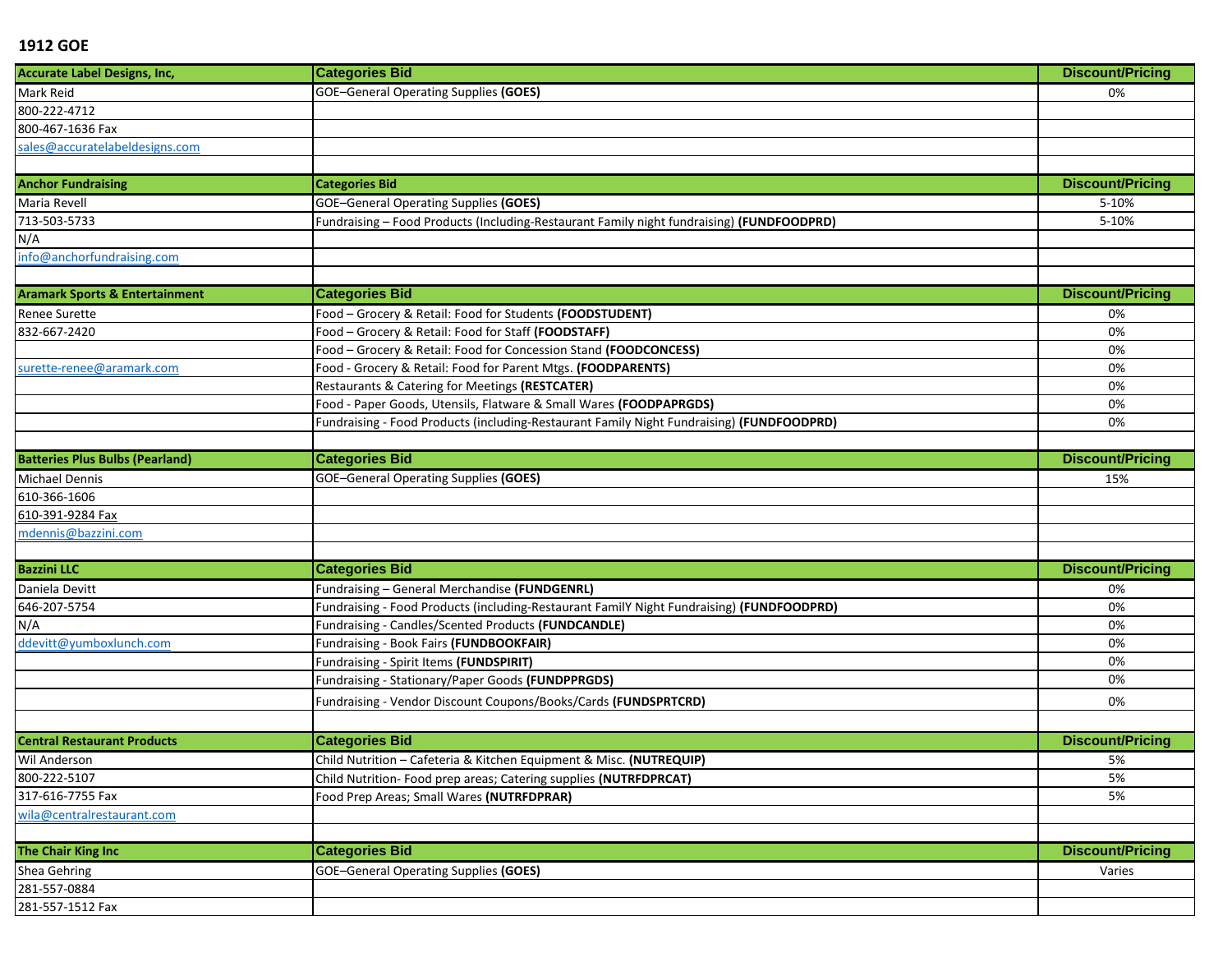| sgehring@chairking.com                                 |                                                                 |                         |
|--------------------------------------------------------|-----------------------------------------------------------------|-------------------------|
|                                                        |                                                                 |                         |
| <b>Chearleading Company Inc</b>                        | <b>Categories Bid</b>                                           | <b>Discount/Pricing</b> |
| Stephanie Woods                                        | GOE-General Operating Supplies (GOES)                           | 0%                      |
| 800-411-4105                                           | Specialty Shirts (IMPREMSHIRTS)                                 | 0%                      |
| 800-411-0842 Fax                                       | Miscellaneous Specialty & Promotional Items (IMPREMISCSPECPROM) | 0%                      |
| sales@chearleading.com                                 |                                                                 |                         |
|                                                        |                                                                 |                         |
| <b>COREY'S KITCHEN &amp; ELITE CATERING LLC</b>        | <b>Categories Bid</b>                                           | <b>Discount/Pricing</b> |
| Corey Scopel                                           | Restaurants & Catering for Meetings (RESTCATER)                 | 0%                      |
| 713-702-0109                                           |                                                                 |                         |
| coreyskitchentx@gmail.com                              |                                                                 |                         |
|                                                        |                                                                 |                         |
| <b>Eva Land</b>                                        | <b>Categories Bid</b>                                           | <b>Discount/Pricing</b> |
| Eva Land                                               | <b>GOE-General Operating Supplies (GOES)</b>                    | 0%                      |
| 832-221-1809                                           | Food - Grocery & Retail: Food for Students (FOODSTUDENT)        | 0%                      |
| N/A                                                    | Food - Grocery & Retail: Food for Staff (FOODSTAFF)             | 0%                      |
| eva-land@att.net                                       | Food - Grocery & Retail: Food for Parent Mtgs. (FOODPARENTS)    |                         |
|                                                        |                                                                 |                         |
| H & K Auto Parts Company (NAPA)                        | <b>Categories Bid</b>                                           | <b>Discount/Pricing</b> |
| Kenneth Smith                                          | <b>GOE-General Operating Supplies (GOES)</b>                    | 0%                      |
| 281-331-7600                                           |                                                                 |                         |
| N/A                                                    |                                                                 |                         |
| hknapa@att.net                                         |                                                                 |                         |
|                                                        |                                                                 |                         |
| Honore Group dba Honore's Cajun Café                   | <b>Categories Bid</b>                                           | <b>Discount/Pricing</b> |
| Brooke Honore'                                         | Restaurants & Catering for Meetings (RESTCATER)                 | 0%                      |
| 281-489-7777                                           |                                                                 |                         |
|                                                        |                                                                 |                         |
| eat@honorescajuncafe.com                               |                                                                 |                         |
|                                                        |                                                                 |                         |
| <b>KB Industries Inc, dba American Button Machines</b> | <b>Categories Bid</b>                                           | <b>Discount/Pricing</b> |
| Andrea Sessions                                        | <b>GOE-General Operating Supplies (GOES)</b>                    | 0%                      |
| 972-985-5074                                           | Fundraising - General Merchandise (FUNDGENRL)                   | 0%                      |
| 949-203-0493 Fax                                       | Fundraising - Spirit Items (FUNDSPIRIT)                         | 0%                      |
| sales@kristitch.net                                    | Specialty & Promotional Items for Staff (IMPREMSTAFSPECPROM)    | 0%                      |
|                                                        | Specialty & Promotional Items for Students (IMPREMSTUDSPECPROM) | 0%                      |
|                                                        | Miscellaneous Specialty & Promotional Items (IMPRMISCSPECPROM)  | 0%                      |
|                                                        | Name Badges & Desk Plates (IMPREMBADGE)                         | 0%                      |
| <b>KEEPING YOUR KIDS SAFE</b>                          | <b>Categories Bid</b>                                           | <b>Discount/Pricing</b> |
| Tabatha Barron                                         | <b>GOE-General Operating Supplies (GOES)</b>                    | 10%                     |
| 281-782-3952                                           | Administrative Software (ADMINSOFT)                             | 10%                     |
| N/A                                                    | Administrative Software Licenses (ADMINSOFTLIC)                 | 10%                     |
| tabatha.barron@kyksfirst.com                           |                                                                 |                         |
|                                                        |                                                                 |                         |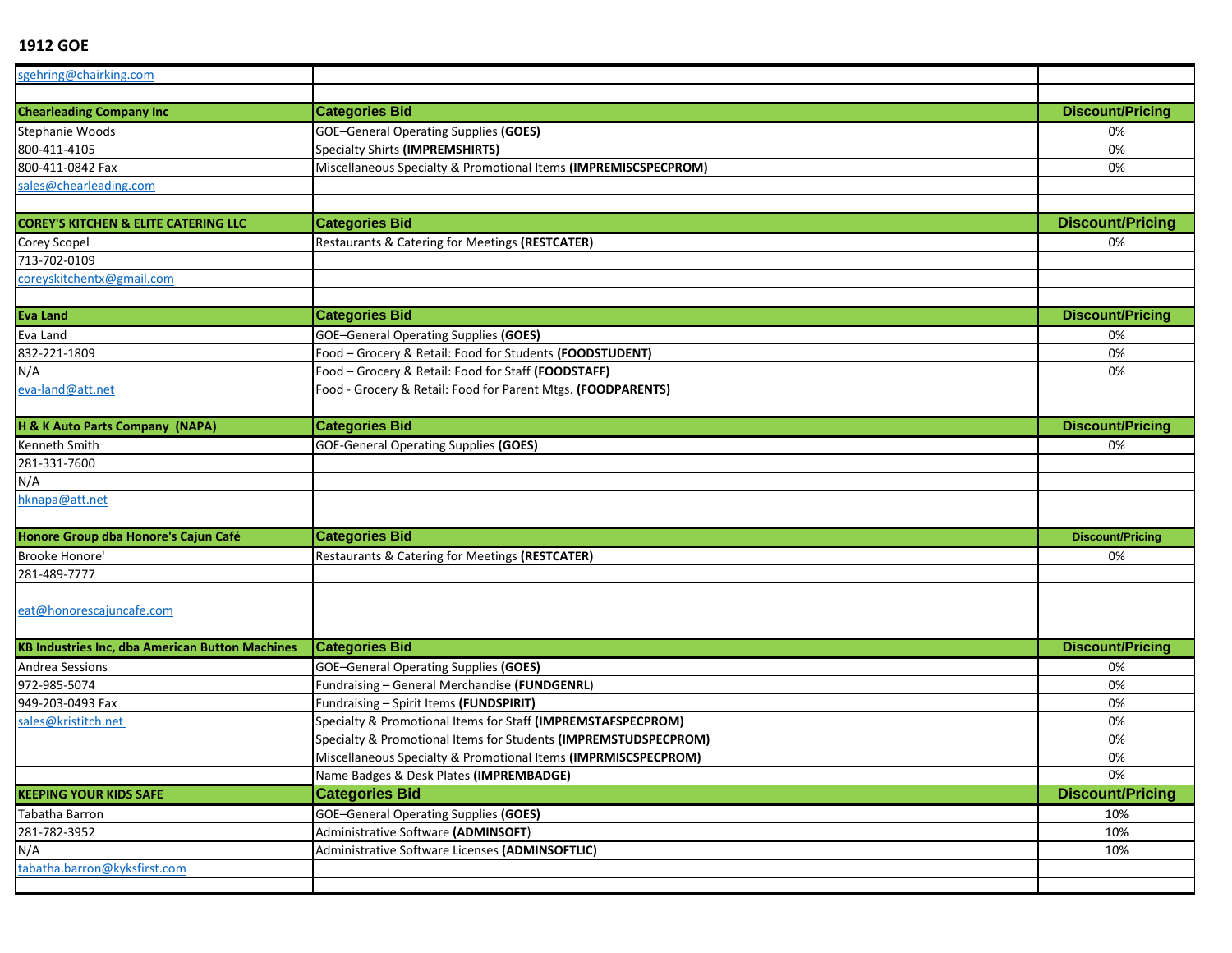| Parts Town, LLC                                  | <b>Categories Bid</b>                                                    | <b>Discount/Pricing</b> |
|--------------------------------------------------|--------------------------------------------------------------------------|-------------------------|
| Customer Experience Team                         | Child Nutrition - Cafeteria & Kitchen Equipment & Misc. (NUTREQUIP)      | $0 - 43%$               |
| 844-821-0720                                     |                                                                          |                         |
| 888-513-0259 Fax                                 |                                                                          |                         |
| iserve@partstown.com                             |                                                                          |                         |
|                                                  |                                                                          |                         |
| <b>Patco Hardware</b>                            | <b>Categories Bid</b>                                                    | <b>Discount/Pricing</b> |
| <b>Bill Dorris</b>                               | <b>GOE-General Operating Supplies (GOES)</b>                             | 0%                      |
| 281-331-5296                                     | Child Nutrition - Cafeteria & Kitchen Equipment & Misc. (NUTREQUIP)      | 0%                      |
|                                                  | Child Nutrition- Food prep areas; Catering supplies (NUTRFDPRCAT)        | 0%                      |
| bill.dorris@patcohardware.com                    | Child Nutrition - Café' & Kitchen Equipment Maintenance (NUTREQPMNT)     | 0%                      |
|                                                  |                                                                          |                         |
| Rochester 100 Inc.                               | <b>Categories Bid</b>                                                    | <b>Discount/Pricing</b> |
| Lexis Hammond                                    | <b>GOE-General Operating Supplies (GOES)</b>                             | 0%                      |
| 585-475-0200                                     |                                                                          |                         |
| 585-475-0340 Fax                                 |                                                                          |                         |
| customerservice@rochester100.com                 |                                                                          |                         |
|                                                  |                                                                          |                         |
| <b>Sheer Perfection Fabrics &amp; Upholstery</b> | <b>Categories Bid</b>                                                    | <b>Discount/Pricing</b> |
| Paul Ta                                          | <b>GOE-General Operating Supplies (GOES)</b>                             | 0%                      |
| 281-648-7902                                     |                                                                          |                         |
| 281-648-7900 Fax                                 |                                                                          |                         |
| phta713@yahoo.com                                |                                                                          |                         |
|                                                  |                                                                          |                         |
| <b>SNA Emporium LLC</b>                          | <b>Categories Bid</b>                                                    | <b>Discount/Pricing</b> |
| Tony Hite                                        | Miscellaneous Specialty & Promotional Items (IMPRMISCSPECPROM)           | 0%                      |
| 800-728-0728                                     |                                                                          |                         |
| 443-964-8206 Fax                                 |                                                                          |                         |
| tony@snaemporium.com                             |                                                                          |                         |
| <b>Tidmore Flag &amp; Banner</b>                 | <b>Categories Bid</b>                                                    | <b>Discount/Pricing</b> |
|                                                  |                                                                          |                         |
| <b>Cristy Bunt</b>                               | Flags - Pennants, Decorative Fans & Drapes, Custom Designed (FLAGSFLAGS) | 10%                     |
| 800-321-3524                                     | Flags - Including States & US (FLAGSUSSTATE)                             | 10%                     |
| 800-351-4110 Fax                                 | Flag Poles (FLAGPOLES)                                                   | 0%                      |
| cristy@corporateimagegroup.com                   |                                                                          |                         |
| <b>Varisales Corp</b>                            | <b>Categories Bid</b>                                                    | <b>Discount/Pricing</b> |
| Andy Rodriguez                                   | Adjustable Riser Desk (ADJRISDESK)                                       | 10%                     |
| 972-201-9379                                     |                                                                          |                         |
| sales@varidesk.com                               |                                                                          |                         |
|                                                  |                                                                          |                         |
|                                                  |                                                                          |                         |